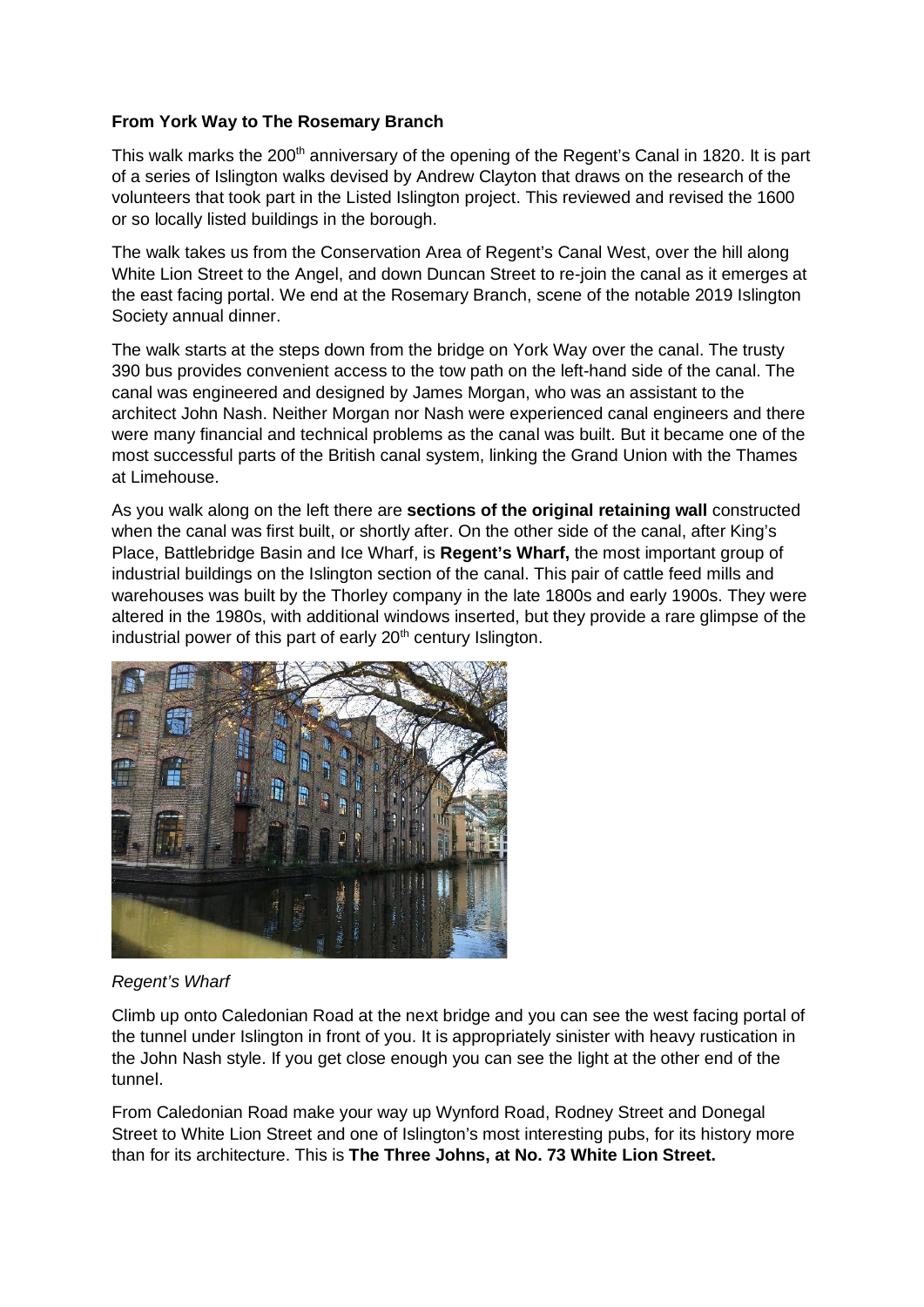A pub has stood on this corner since the 1780s. The building we see now dates from the very end of the Victorian and the beginning of the Edwardian eras, built for Watney Combe Reid between 1899 and 1901, while the old Queen was dying and Edward VII was coming to the throne. There is some difference of opinion about the origin of the name. The more prosaic account is that the three local men who developed the site in 1781 were all called John. The more interesting is that it was named after John Wilkes, the radical thinker of the 1700s, together with John Horne, a follower of Wilkes, and John Glynne, his lawyer. The Three Johns has also been identified by recent historians as the location for one of the key events in pre-revolutionary Russian history. It was here in August 1903 that Lenin, Trotsky and about 50 other committed agitators, all of course in exile, met to plot the downfall of Tsarist Russia, and disagreed so much that they divided into the Bolsheviks and the Mensheviks, splitting socialism's history for ever. Visiting now, it is hard to see how they all fitted in, let alone split.



*The Three Johns*

Further towards the Angel, on the corner of Islington High Street, is the old White Lion pub, which gave the street its name. What is now **Nos. 23-25 Islington High Street** was an important cattle drovers' inn on the route to the London meat markets, from at least the 1660s. It was rebuilt in 1714, a date which is recorded on an original panel on the White Lion Street frontage, with the monogram of Henry Penton, owner of the surrounding land. It was then rebuilt again, in 1898, for Eli Perry, victualler, of Oakley Square, Camden Town. This too is recorded on a panel, with the lion motif facing that of 1714. The pub closed in the 1960s and is now a branch of HSBC, a bank. It has adapted well to its new role.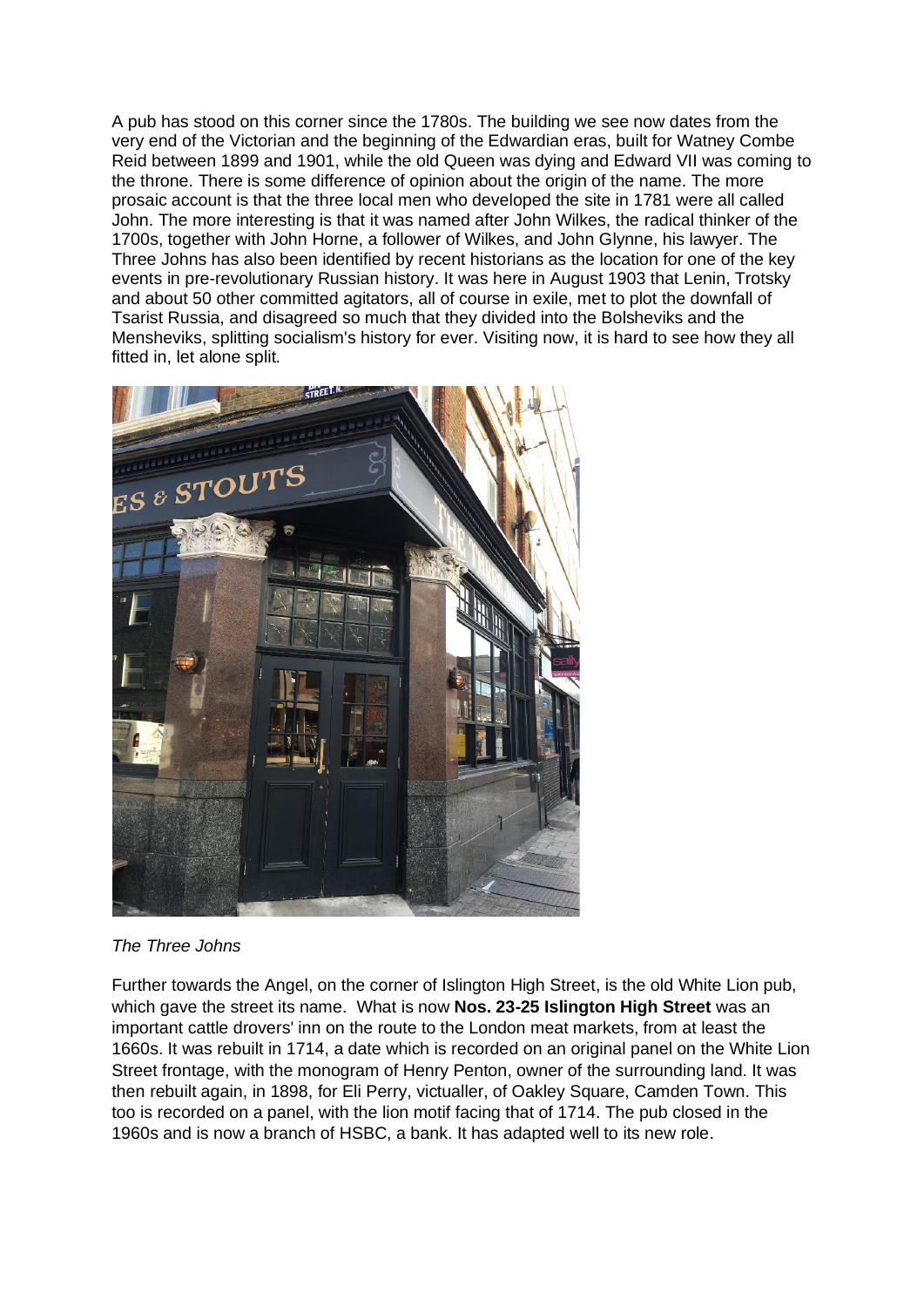Round the corner to the left is **No. 29 Islington High Street,** a highly ornate Victorian Flemish Baroque building with terra cotta and brick detail crammed into a narrow façade. It was built in 1884 for Alfred Goad, a watchmaker. Goad clearly had money to spend and every floor is a showpiece, including a fine arched balcony on the third floor. At the top, under the crowning scrolled pediment, he displays the monogram AG&S for Alfred Goad & Sons. It's as if Mr. Goad was trying to compete with the new building next door, completed just a few years before. The shopfront has gone but the rest of the building makes up for its loss. You have to risk your life in the middle of the High Street to get the best view.



*Alfred Goad's emporium, 29 Islington High Street, centre left.*

Further along are **Nos. 31-37 Islington High Street** at first sight a fine late Victorian Baroque Queen Anne revival symmetrical façade, complete with highly elaborate Dutch gables above the central and outer bays. It was originally built as a speculative venture, a group of shops with dwellings above and behind. It had an arched entrance to a yard within. The shopfronts were of polished granite with plate glass windows. The architect was Arthur Vernon, who was active in Oxfordshire and Buckinghamshire as well as London in the 1870s and 80s. In 1870 he succeeded his father as land agent to the Earl of Beaconsfield (the former Prime Minister Benjamin Disraeli) at Hughendon, Bucks. So, his credentials were very grand indeed. But, and this is a big but, the date inscribed at the top of the facade, just below the central pediment, is 1987. The whole of Nos. 31-37 was rebuilt in 1986/7 as a brick-by-brick facsimile of the original by Greater London Properties. What we see is a reconstruction, not the original building. The bricks have matured well, and it matches with its neighbour at No. 29. But it is still a reconstruction. Islington Council should consider taking it off the local list.

Cross the High Street, and dive down Duncan Street to re-join the canal at the junction with Colebrooke Row. You can look back and see the magnificent east facing portal as the canal emerges from the tunnel. The towpath follows the back gardens of Noel Road with **a retaining wall** made up of panels of fused brick wasters with piers, plinths and coping of pinkish stock brick. There are eighteen panels curling down from Colebrook Row to Danbury Street bridge and supporting the "hanging gardens" of Noel Road. The wall seems to date from the laying out and development of Noel Road rather than the construction of the canal. In an 1837 engraving the wall is lower and only supports a very gentle slope.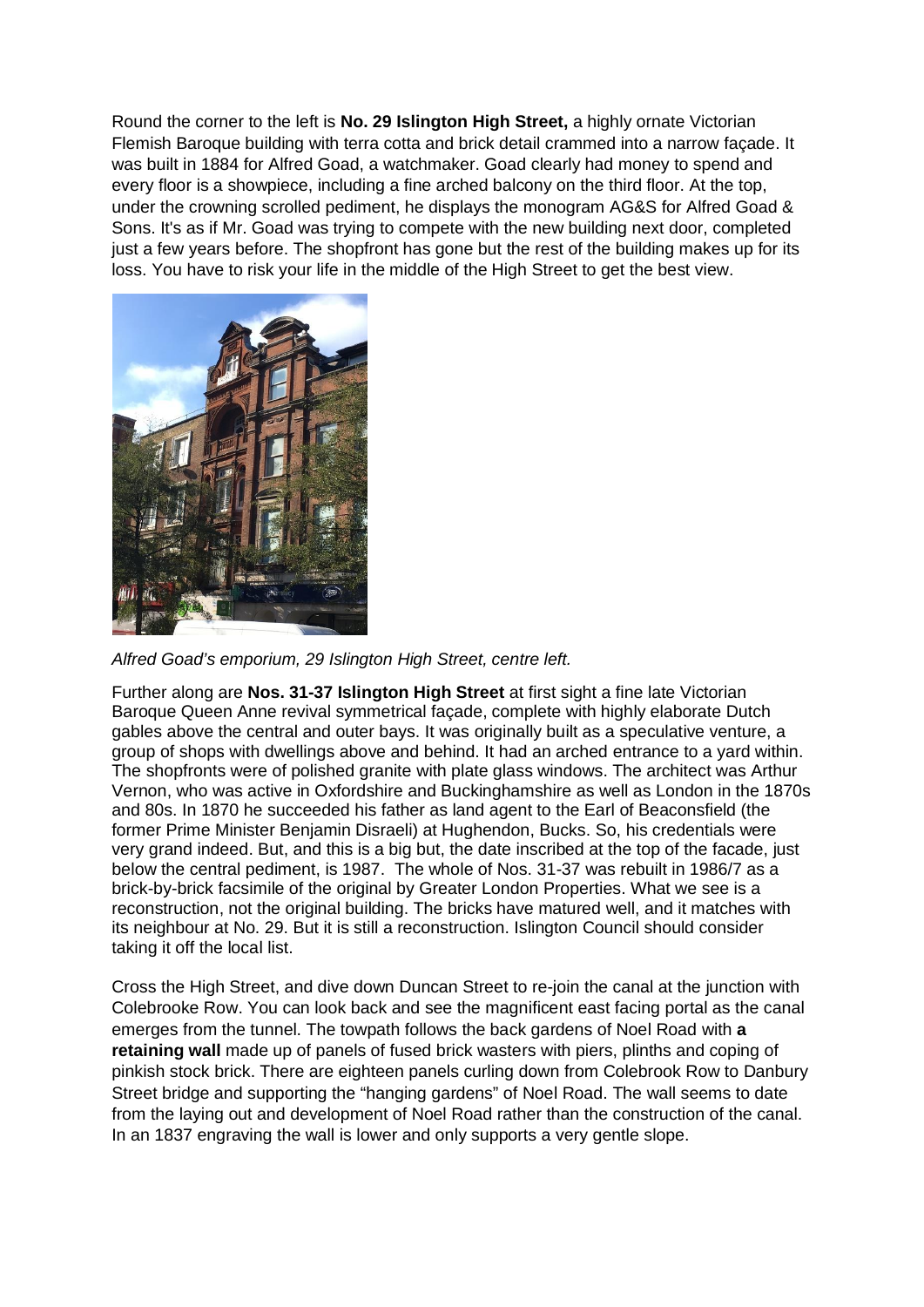Beyond the Danbury Street bridge, you arrive at the complex of canal locks and other structures which are at the heart of Islington's section of the Regent's Canal. The centre piece is **Lock 5,** at the junction with the City Road Basin, a busy spot on the London canal system. The basin superseded Paddington as the main goods distribution point for London, which shows how important the building of the Regent's Canal was. Lock 5 is a working lock with canal boats moored above and below. It retains most of its fittings, though the second parallel chamber is no longer used. The bollards that stretch above and below the lock are original and also locally listed, as are some of the retaining walls.



*Lock 5, Regent's Canal.*

Carry on along the towpath towards the border with Hackney, to the bridge leading to Baring Street and Southgate Road. Here we find a group of pubs, which must have done a good trade refreshing the thirsty bargees who had just legged their way through the tunnel.